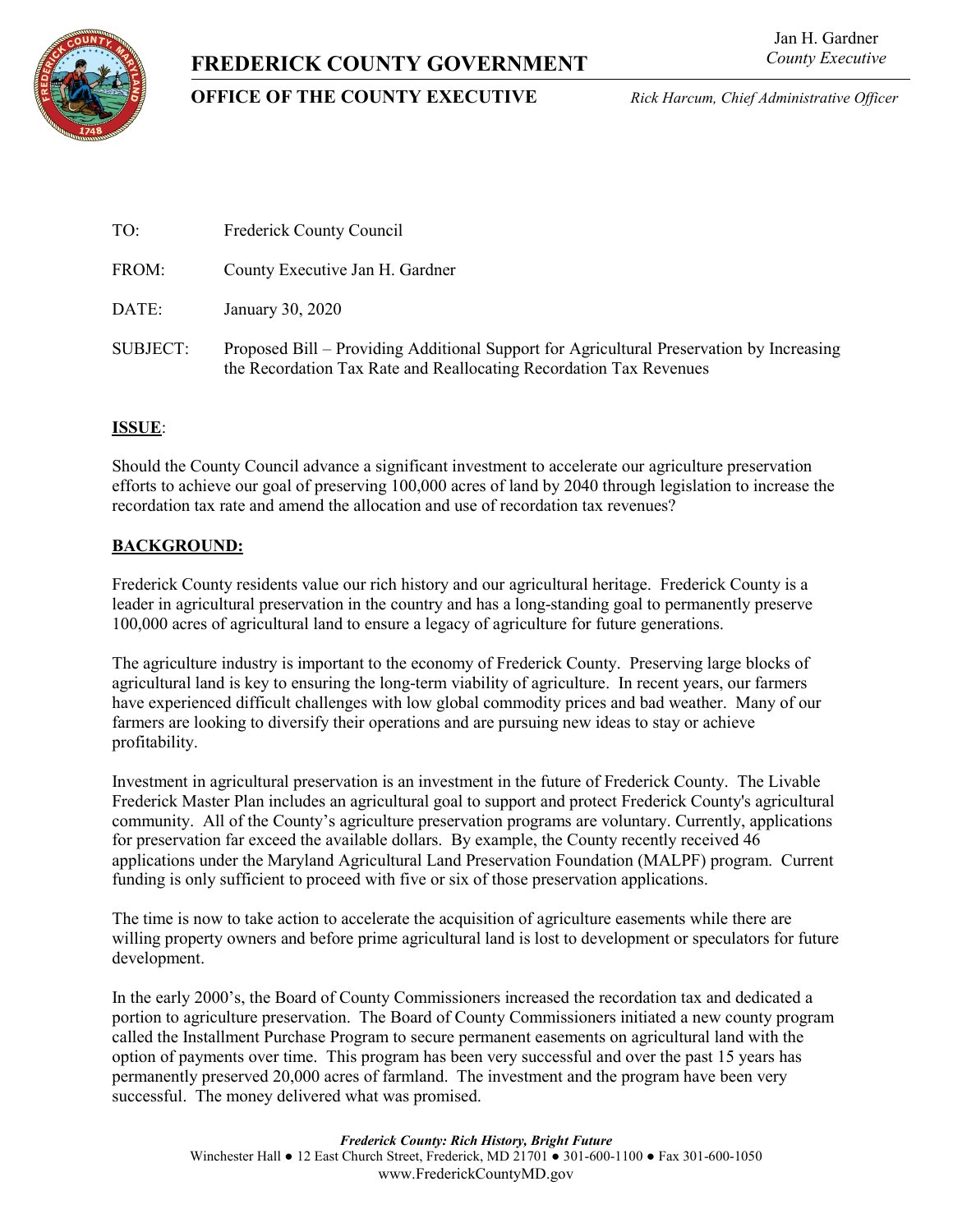The recordation tax is a one-time charge paid on certain real estate transactions. The Frederick County Treasury Department collects recordation tax on a wide range of documents such as deeds, deeds of trust, refinances and certain leases. While the County's current recordation tax rate is among the highest in the state, most counties also collect a transfer tax which is assessed on similar real estate instruments. Frederick County does not collect a transfer tax. The proposed recordation increase brings Frederick's total revenue in line with other counties that have both a recordation and transfer tax, including our peer counties of Harford, Howard, and Charles.

It has been estimated that the \$1.00 proposed increase in the recordation tax (per \$500) will annually generate approximately \$6.8 million of new revenue. This revenue will be dedicated to agriculture preservation and could support any of the existing agriculture preservation program. It could also potentially allow for the creation of new programs. Because the statewide MALPF program is popular and often secures easements on the best farmland, this change in the recordation rate may allow for the creation of a Frederick County version of the MALPF program.

Additionally, it is proposed that the first \$500,000 of revenue resulting from the \$1.00 change to the existing recordation rate be set aside annually for three related purposes: 1) agriculture diversification economic development grants; 2) rural historic preservation grants; and, 3) first-time homebuyer assistance. Amounts allotted to each purpose will be established annually in the budget.

The creation of a grant fund to assist farmers with diversifying their operations will be developed by our Agriculture Economic Development staff with the input of the local farm community. These dollars could be used to leverage grant programs available through the state MARBIDCo program. While preserving land is important to the long-term viability of agriculture, this additional grant program will assist farms with keeping their farm operations profitable.

The rural historic preservation grants will expand county historic preservation efforts outside of urban settings to allow for investment in historic and cultural assets in rural areas. This program will be developed with input from our Historic Preservation Commission.

Because this proposal adds to closing costs, some funding will be provided to first-time homebuyers to offset this cost. The county already has a first-time homebuyer program through our Department of Housing and Community Development.

It is important to seize the opportunity to acquire agriculture easements now before this land is lost to development. Securing preservation easements for agriculture will ensure a bright future for Frederick County and will protect our treasured agricultural heritage.

Increasing the current recordation tax rate by \$1.00 from \$6.00 to \$7.00 per \$500 of consideration will support a meaningful increased investment in agricultural preservation to accelerate progress toward permanently preserving 100,000 acres of farmland by 2040.

A one-page summary of the agriculture preservation initiative is attached (Attachment 1) along with a comparison of total revenue (recordation and transfer tax) with peer counties.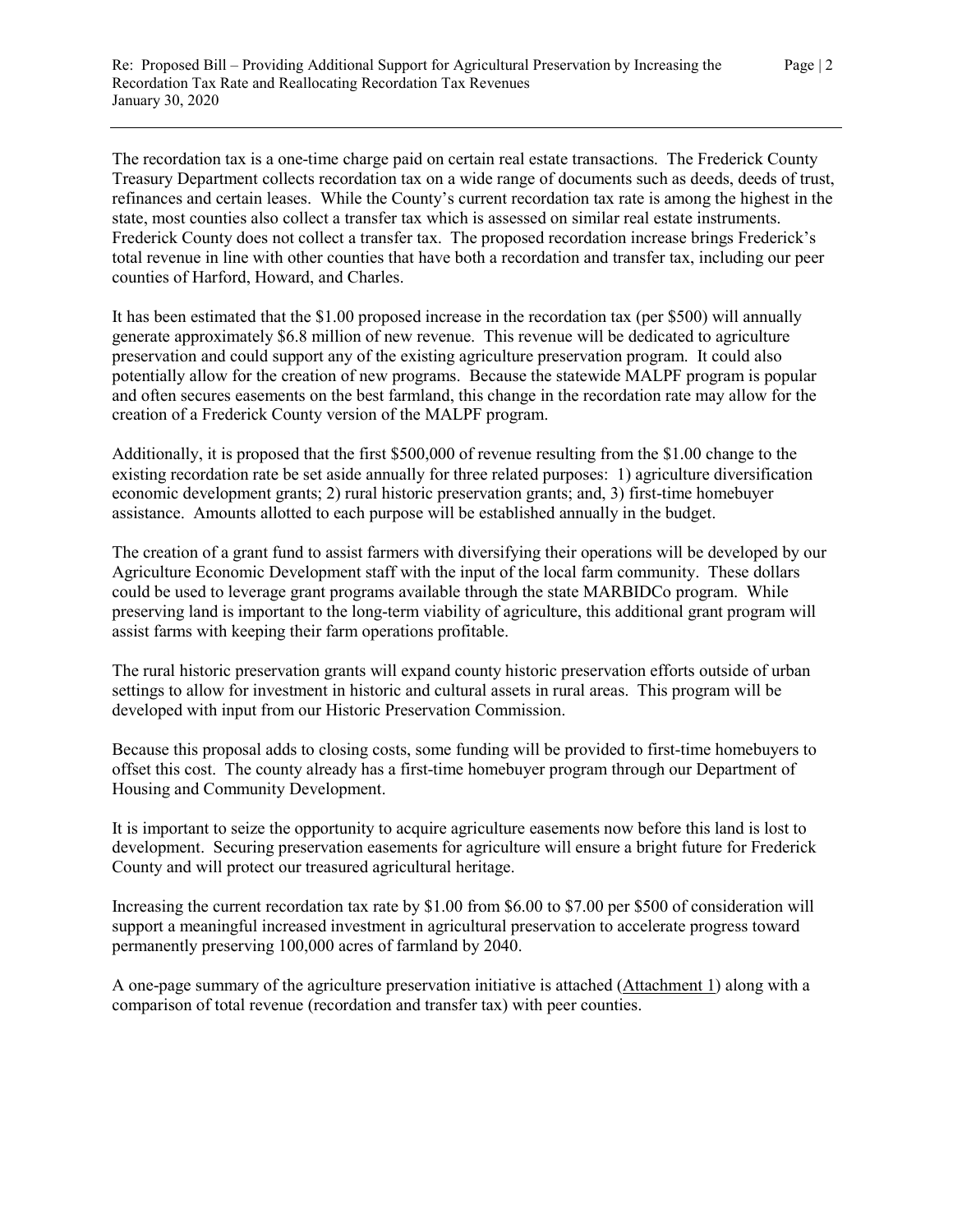#### **RECOMMENDATION:**

The County Executive recommends changing the existing recordation tax rate by \$1.00 from \$6.00 to \$7.00 per \$500 of consideration, and dedicating the resulting revenue increase toward the purpose of agricultural preservation. The proposed bill is attached (Attachment 2) for your information.

The current and proposed allocation percentages are displayed in the table below. These percentage changes hold harmless the investment in other areas such as parks, school construction, and housing. The percentages do change because of the influx of additional total revenue.

| Recordation Rate and Uses:                             | Current | Proposed | Change |
|--------------------------------------------------------|---------|----------|--------|
| Total                                                  | \$6.00  | \$7.00   | \$1.00 |
| <b>Agricultural Preservation</b><br>Park Acquisition & | \$0.75  | \$1.75   | \$1.00 |
| Development                                            | \$0.75  | \$0.75   | \$0.00 |
| School Construction                                    | \$1.00  | \$1.00   | \$0.00 |
| Housing Initiatives Fund*                              | \$0.09  | \$0.09   | \$0.00 |
| Restricted Use                                         | \$2.59  | \$3.59   | \$1.00 |
| Unrestricted Use                                       | \$3.41  | \$3.41   | \$0.00 |

| Legislative Allocations:  | Current     | Proposed |
|---------------------------|-------------|----------|
|                           |             |          |
| Agricultural Preservation | 12.500\%    | 25.000\% |
| Park Acquisition &        |             |          |
| Development               | 12.500%     | 10.710\% |
| School Construction       | 16.667%     | 14.290%  |
| Housing Initiatives Fund* | 1.500%      | 1.290%   |
| Restricted Use            | 43.167%     | 51.290%  |
|                           |             |          |
| Unrestricted Use          | 56.833%     | 48.710\% |
|                           |             |          |
| Total                     | $100.000\%$ | 100.000% |
|                           |             |          |

\*Because there was a phased increase in the Housing Initiatives Fund, the percentage allocation for this purpose will change consistent with the prior adopted legislation.

#### **ATTACHMENT(S):**

Attachment 1 – Comparison of Revenue Formulas in Peer Counties

Attachment 2 – Proposed Bill – Providing Additional Support for Agricultural Preservation by Increasing the Recordation Tax Rate and Reallocating Recordation Tax Revenues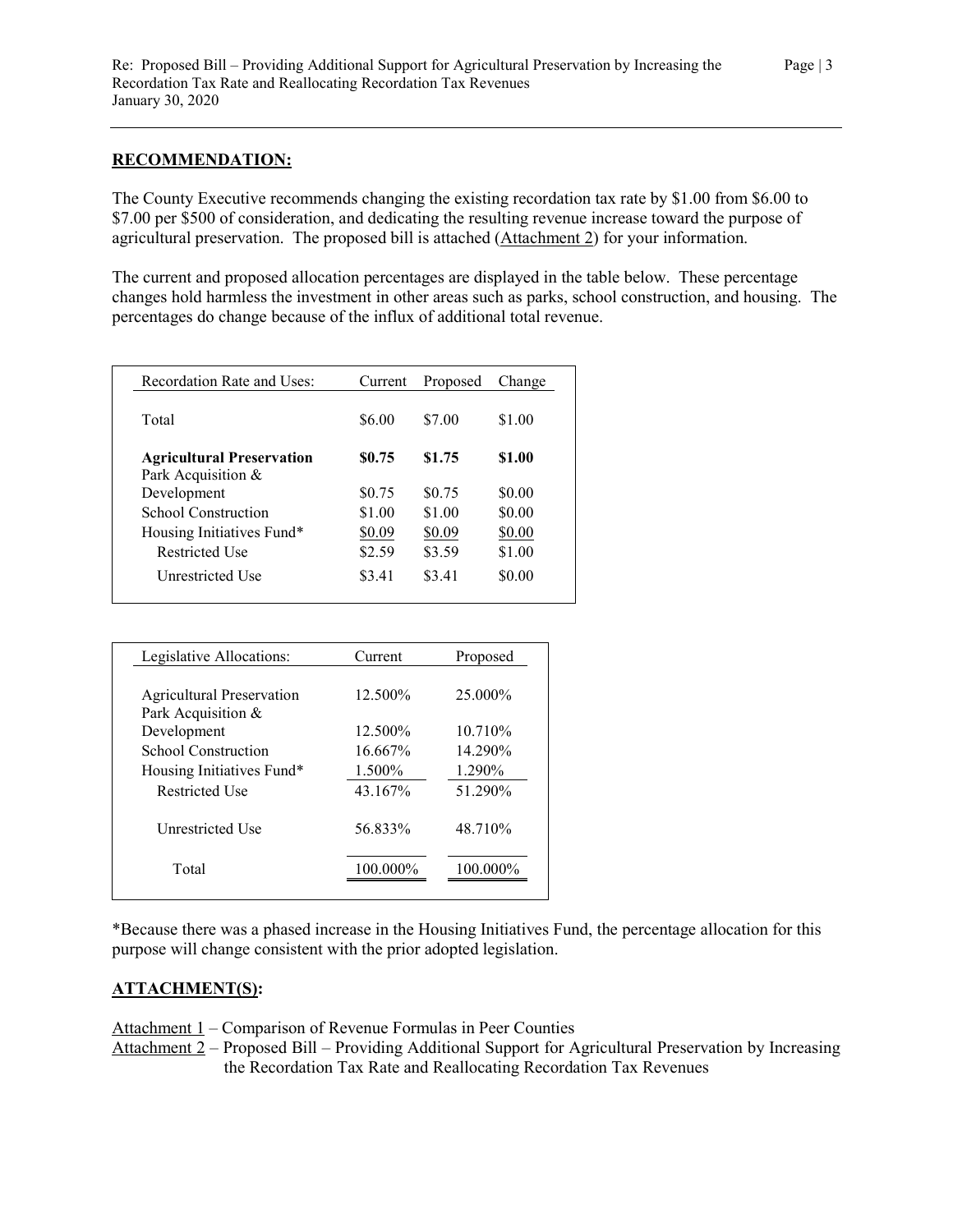#### Attachment 1

# Comparison of Revenue Formulas In Peer Counties\* Recordation/Transfer Tax

| <b>Harford County Rates</b> |              | <b>Howard County Rates</b> |              |
|-----------------------------|--------------|----------------------------|--------------|
| Rec Tax \$3.30 per \$500    | \$22,616,712 | Rec Tax \$2.50 per \$500   | \$17,133,873 |
| Transfer Tax 1%             | \$27,308,348 | Transfer Tax 1%            | \$27,308,348 |
| Total                       | \$49,925,059 | Total                      | \$44,442,220 |
| <b>Talbot County Rates</b>  |              | Dorchester County Rates    |              |
| Rec Tax \$6 per \$500       | \$41,121,294 | Rec Tax \$5 per \$500      | \$34,267,745 |
| Transfer Tax 1%             | \$27,308,348 | Transfer Tax 75%           | \$20,481,261 |
| Total                       | \$68,429,642 | Total                      | \$54,749,006 |
| <b>Charles County</b>       |              | <b>Washington County</b>   |              |
| Rec Tax \$5 per \$500       | \$34,267,745 | Rec Tax \$3.80 per \$500   | \$26,043,486 |
| Transfer Tax 5%             | \$13,654,174 | Transfer Tax 5%            | \$13,654,174 |
| Total                       | \$47,921,919 | Total                      | \$39,697,660 |

| <b>Frederick County (Proposed)</b> |              |  |
|------------------------------------|--------------|--|
| Rec Tax \$7 per \$500              | \$47,974,843 |  |
| No Transfer Tax                    |              |  |
| Total                              | \$47,974,843 |  |

*\* Totals are based on the actual value of transactions recorded in Frederick County during Fiscal Year 2019*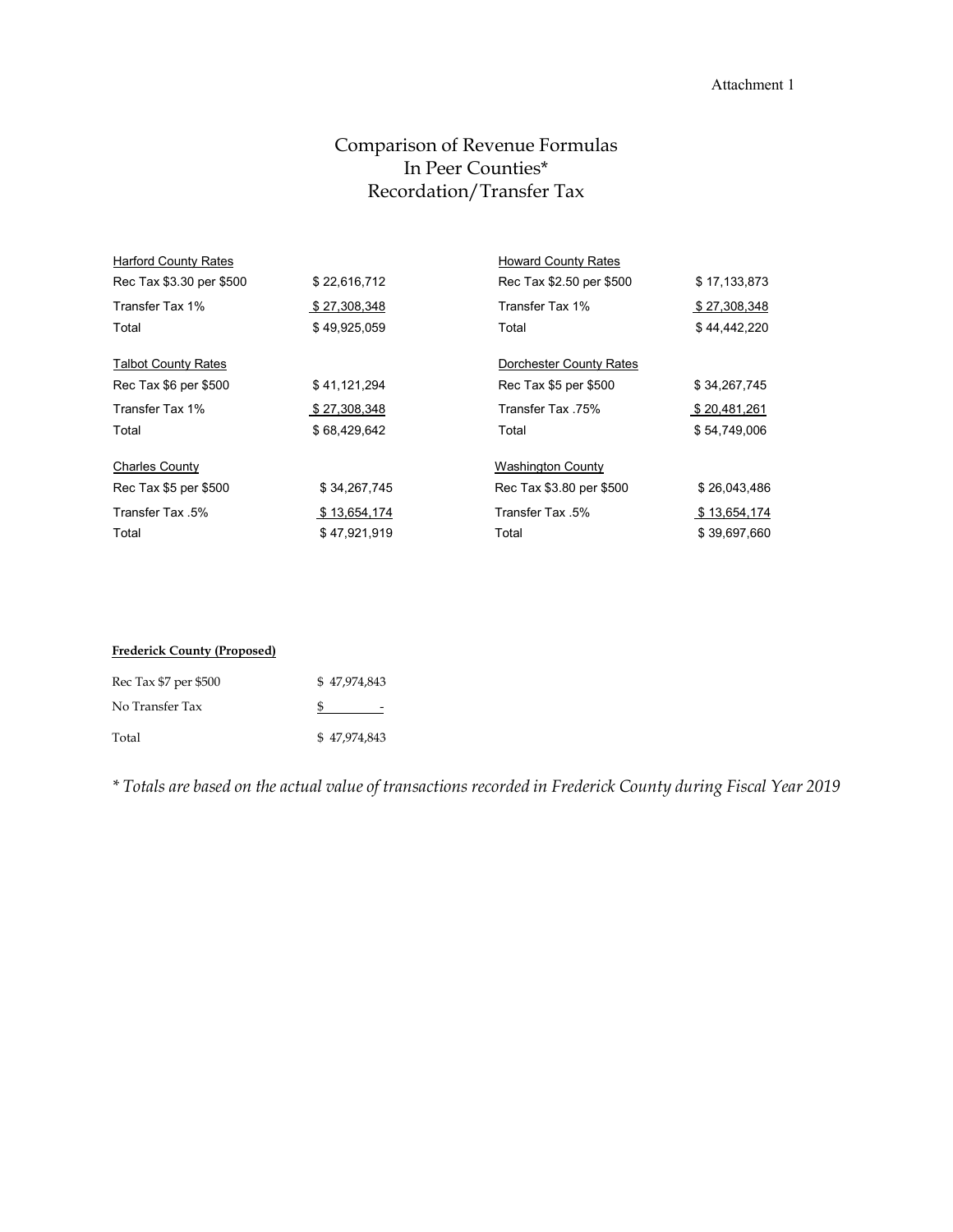Attachment 2



| Bill No.                                     |
|----------------------------------------------|
| Concerning: Providing Additional Support for |
| Agricultural Preservation by Increasing the  |
| Recordation Tax Rate and Reallocating        |
| Recordation Tax Revenues                     |
| Introduced:                                  |
| Revised:<br>Draft No.                        |
| Enacted:                                     |
| Effective:                                   |
| Expires:                                     |
| Frederick County Code, Chapter 1-8           |
| Section(s) $51$                              |

# **COUNTY COUNCIL FOR FREDERICK COUNTY, MARYLAND**

By: Council Members Michael Blue, Jerry Donald, and Kai Hagen on behalf of County Executive Jan Gardner

**AN ACT** to: Provide additional support for agricultural preservation by increasing the recordation tax rate and reallocating recordation tax revenues, including dedicating a portion of the new tax revenues to: 1) agriculture diversification economic development grants; 2) rural historic preservation; and 3) first-time homebuyer assistance.

| Executive:                                                            | Date Received:                                                                                                       |
|-----------------------------------------------------------------------|----------------------------------------------------------------------------------------------------------------------|
| Approved:                                                             | Date:                                                                                                                |
| Vetoed:                                                               | Date:                                                                                                                |
| By amending:                                                          |                                                                                                                      |
| Frederick County Code, Chapter, 1-8                                   | Section(s)<br>51                                                                                                     |
| Other:                                                                |                                                                                                                      |
| <b>Boldface</b><br>Underlining<br>[Single boldface brackets]<br>* * * | Heading or defined term.<br>Added to existing law.<br>Deleted from existing law.<br>Existing law unaffected by bill. |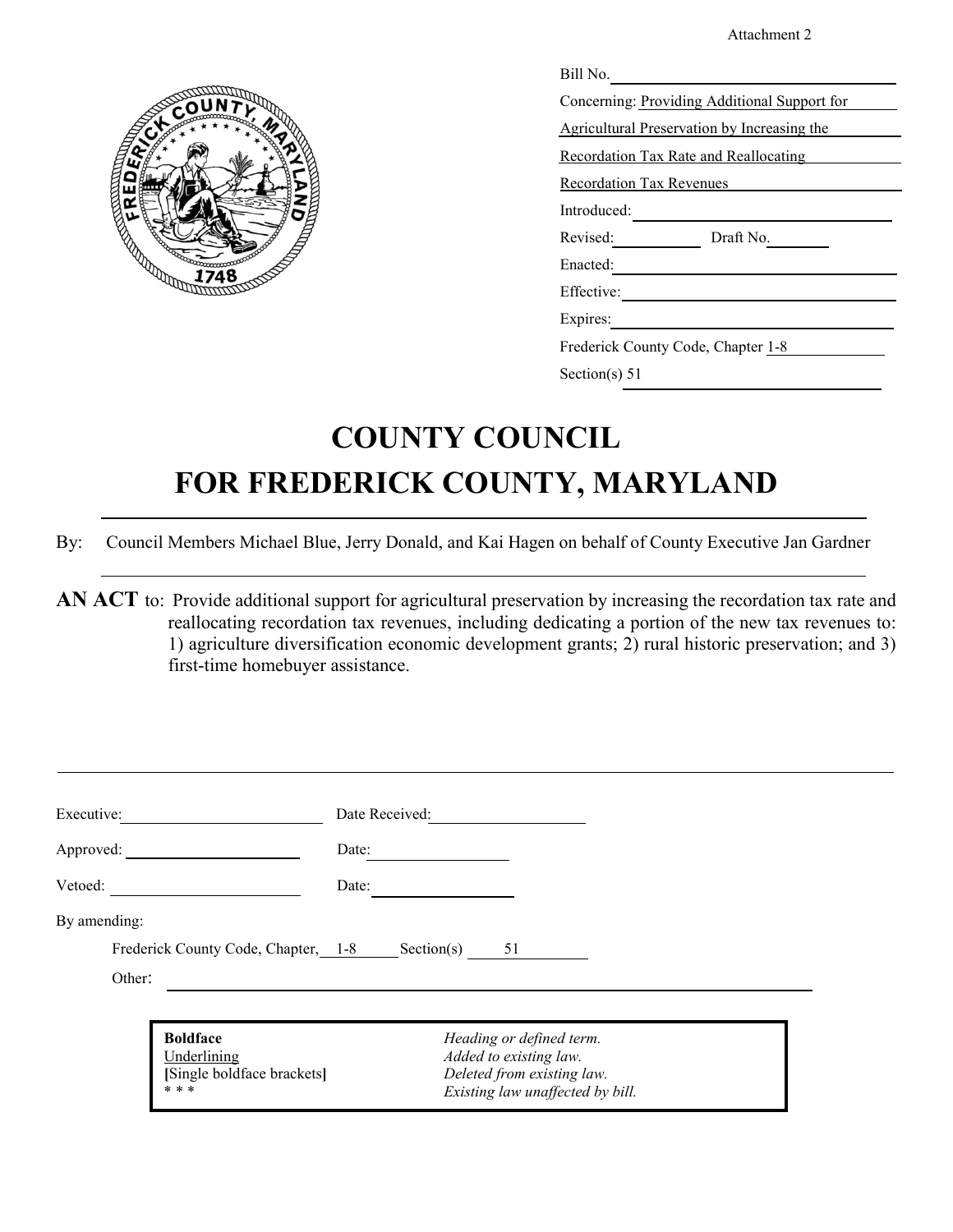Bill No.

Investment in agricultural preservation ensures a legacy of agriculture for the future of Frederick County. The Livable Frederick Master Plan includes an agricultural goal to support and protect Frederick County's agriculture land to ensure the economic vitality of the agriculture industry. Increasing the current recordation tax rate by \$1.00 from \$6.00 to \$7.00 per \$500 of consideration will support an increased investment in agricultural preservation to accelerate progress toward permanently preserving 100,000 acres of farmland by 2040.

Additionally, it is proposed that the first \$500,000 of revenue resulting from the \$1.00 change to the existing tax rate be set aside annually for three related purposes: 1) agriculture diversification economic development grants; 2) rural historic preservation; and, 3) first-time homebuyer assistance. Amounts allotted to each purpose will be established annually in the budget.

NOW, THEREFORE, the County Council of Frederick County, Maryland, finds it necessary and appropriate to amend Chapter 1-8 of the Frederick County Code to increase and reallocate recordation tax revenues.

BE IT ENACTED BY THE COUNTY COUNCIL OF FREDERICK COUNTY, MARYLAND, that the Frederick County Code is hereby amended as shown on the attached Exhibit 1.

> M.C. Keegan-Ayer, President County Council of Frederick County, Maryland

 $\mathcal{L}_\mathcal{L}$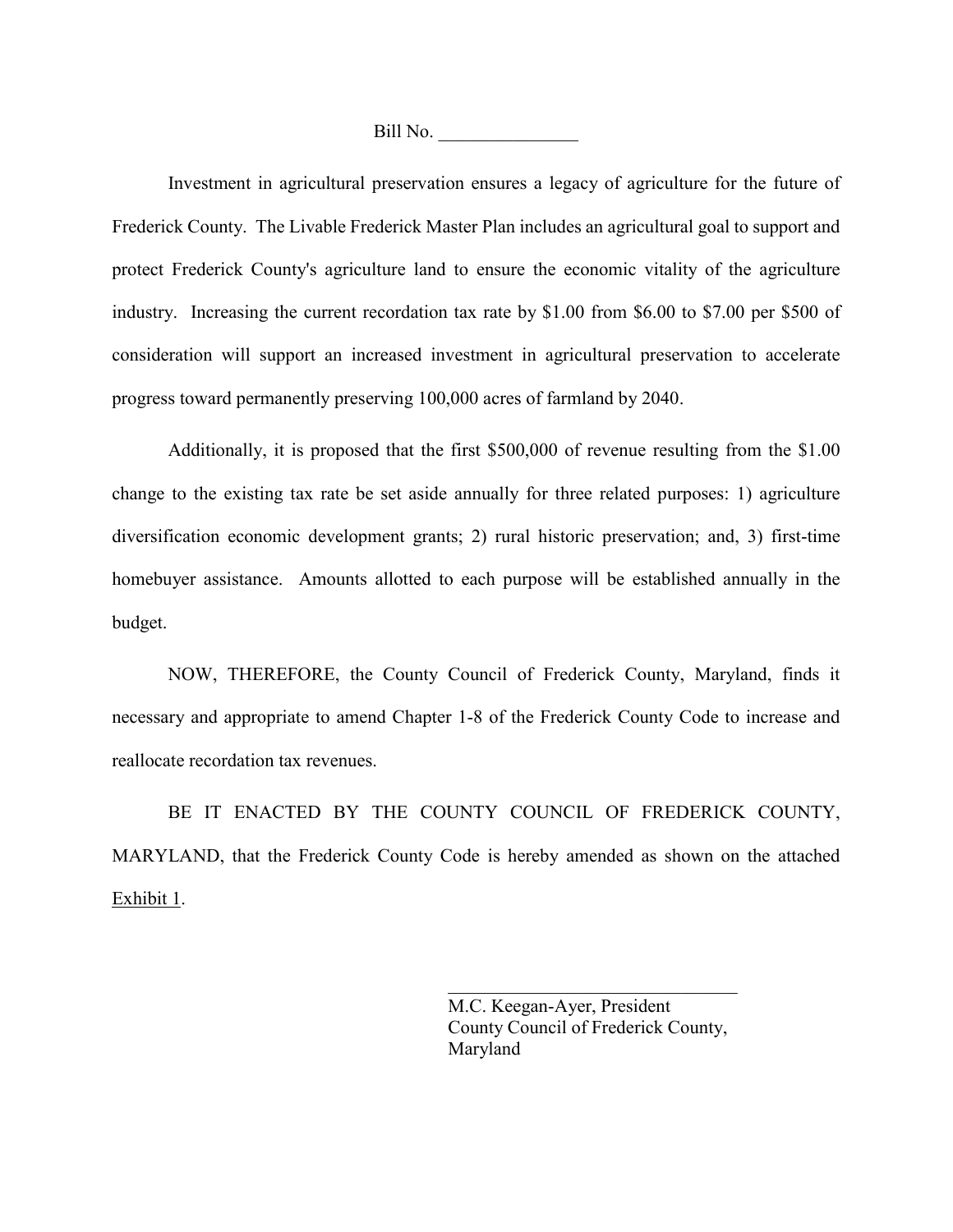**Exhibit 1**

# **ARTICLE III.A: RECORDATION TAX**

# **§ 1-8-51. RECORDATION TAX RATE AND ALLOCATION OF PROCEEDS.**

(A) *Definitions*. In this section, the following terms shall have the meanings indicated.

*AG.* The Agriculture Article of the Maryland Code Annotated.

*CODE*. The Frederick County Code.

*COUNTY.* Frederick County, Maryland.

 *CRITICAL FARMS PROGRAM*. The Frederick County Critical Farms Program, created by Ord. 94-02-097, codified at § 1-13-34 of the Code.

 *FREDERICK COUNTY AGRICULTURAL LAND PRESERVATION PROGRAM*. The Frederick County Agricultural Land Preservation Program created on May 28, 1991, pursuant to the provisions of AG § 2-512.

 *HOUSING INITIATIVE FUND*. A fund established by the county to facilitate affordable housing. See § 1-6A-3 of the Code.

*INSTRUMENT OF WRITING*. The meaning set forth in TP § 12-101(c).

 *MARYLAND AGRICULTURAL LAND PRESERVATION FOUNDATION*  **PROGRAM**. The Maryland Agricultural Land Preservation Foundation Program established and codified in AG §§ 2-501 *et seq.*

*NR.* The Natural Resources Article of the Maryland Code Annotated.

 *PROCEEDS FROM THE RECORDATION TAX*. The proceeds the County receives from the recordation tax after any payment required by law to the State of Maryland.

*RECORDATION TAX*. The recordation tax authorized by TP §§ 12-102 *et seq.*

 *RURAL LEGACY PROGRAM*. The Rural Legacy Program established and codified in NR §§ 5-9A-01 *et seq.*

*TP.* The Tax-Property Article of the Maryland Code Annotated.

 (B) Recordation *tax rate*. Pursuant to TP § 12-103(B)(1), the county hereby sets the recordation tax rate at **[**\$6**]** \$7 for each \$500 or fraction of \$500 of consideration payable or of the principal amount of the debt secured for an instrument of writing. The consideration includes the amount of any mortgage or deed of trust assumed by the grantee(s).

 (C) *Allocation of unrestricted proceeds from the recordation tax*. For Fiscal Year 2021 **[**56.833%**]** 48.710%, For Fiscal Year 2022 **[**56.333**]** 48.290% and for Fiscal Year 2023 and thereafter **[**55.833%**]** 47.860% of the proceeds from the recordation tax shall be unrestricted and shall go to the County General Fund.

 (D) *Allocation of restricted proceeds from the recordation tax*. The county hereby restricts for Fiscal Year 2021 **[**43.167%**]** 51.290%, For Fiscal Year 2022 51.710% and for

Underlining *indicates matter added to existing law.*

**<sup>[</sup>**Single boldface brackets**]** *indicates matter deleted from existing law.*

<sup>\*\*\*</sup> **-** *indicates existing law unaffected by bill.*